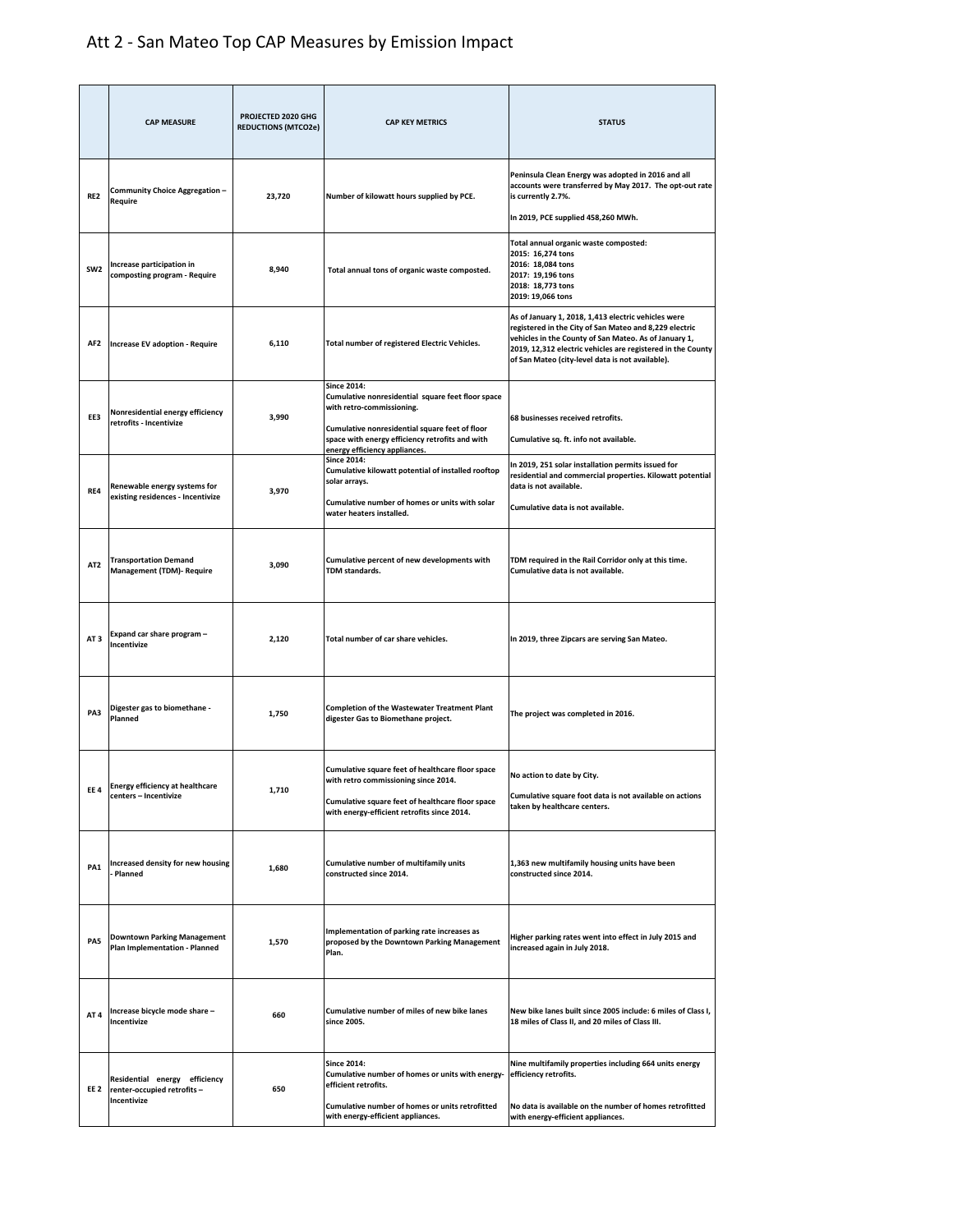|                 | <b>CAP MEASURE</b>                                                                             | PROJECTED 2020 GHG<br><b>REDUCTIONS (MTCO2e)</b> | <b>CAP KEY METRICS</b>                                                                                                                                                                   | <b>STATUS</b>                                                                                                                                                                                                                                                                                                          |
|-----------------|------------------------------------------------------------------------------------------------|--------------------------------------------------|------------------------------------------------------------------------------------------------------------------------------------------------------------------------------------------|------------------------------------------------------------------------------------------------------------------------------------------------------------------------------------------------------------------------------------------------------------------------------------------------------------------------|
| RE 6            | Renewable energy systems for<br>existing nonresidential buildings -<br>Incentivize             | 560                                              | <b>Since 2014:</b><br>Cumulative kilowatt potential of installed rooftop<br>solar arrays.<br>Cumulative nonresidential square feet of floor<br>space with solar water heaters installed. | In 2019, 251 solar installation permits issued for<br>residential and commercial properties. Kilowatt potential<br>data is not available.<br>No data is available on solar water heater installations.                                                                                                                 |
| RE 1            | <b>Expanded options to purchase</b><br>renewable electricity from other<br>sources - Encourage | 500                                              | Number of kilowatt hours supplied by PG&E Green<br>Tariff or related program.                                                                                                            | No action planned due to implementation of RE2 -<br><b>Community Choice Aggregation.</b>                                                                                                                                                                                                                               |
| EE 1            | Residential energy efficiency<br>owner-occupied retrofits -<br><b>Encourage</b>                | 440                                              | <b>Since 2014:</b><br>Cumulative number of homes or units with energy-<br>efficiency retrofits.<br>Cumulative number of homes or units retrofitted<br>with energy-efficient appliances.  | 96 homes received rebates for energy-efficiency retrofits.<br>In 2019, a new residential program was developed and<br>has served property owners.<br>No data is available on the number of homes retrofitted<br>with energy-efficient appliances.                                                                      |
| PA <sub>2</sub> | <b>LED bulbs for remaining</b><br>streetlights - Planned                                       | 370                                              | Percent of streetlights converted to LED bulbs.                                                                                                                                          | 80% of the City's street lights have been converted to LED<br>bulbs.                                                                                                                                                                                                                                                   |
| EE <sub>5</sub> | Residential energy education and<br>low-cost retrofits - Encourage                             | 230                                              | Is the City providing a comprehensive home energy<br>education and outreach program?                                                                                                     | The City partners with El Concilio and the HomeIntel<br>program to implement this measure. 574 rental units<br>received audits and low-cost direct install retrofits<br>through El Concilio since 2015. There were 110 HomeIntel<br>energy audit registrations since October 2017.                                     |
| PA4             | <b>County Health Building solar</b><br>installation - Planned                                  | 200                                              | Kilowatt potential of the solar panel array installed<br>at the County Health Building.                                                                                                  | The County completed a 1 megawatt solar installation in<br>2015.                                                                                                                                                                                                                                                       |
| RE <sub>3</sub> | Renewable energy systems for<br>new residences - Require                                       | 140                                              | <b>Since 2014:</b><br>Cumulative kilowatt potential of installed rooftop<br>solar arrays.<br>Cumulative number of homes or units with solar<br>water heaters installed.                  | The City adopted a building code mandating renewable<br>energy sustems for all new residences in 2016 that went<br>into effect in 2017. The City adopated a building code<br>extending this made through the 2019 code cycle that<br>went into effect in 2020. Kilowatt potential data is not<br>available.            |
| RE 5            | Renewable energy systems for<br>new nonresidential buildings -<br>Require                      | 130                                              | <b>Since 2014:</b><br>Cumulative kilowatt potential of installed rooftop<br>solar arrays.<br>Cumulative nonresidential square feet of floor<br>space with solar water heaters installed. | The City adopted a local amendment to the building code<br>mandating renewable energy systems for new<br>nonresidential buildings in 2016 that went into effect in<br>2017. The City adopted a local amendment to continue<br>mandating renewable energy systems in 2019. Kilowatt<br>potential data is not available. |
| EE <sub>6</sub> | Nonresidential energy<br>education and low-cost<br>retrofits - Encourage                       | 70                                               | Is the City providing a comprehensive business<br>energy education and outreach program?                                                                                                 | The City did extensive outreach for the Energy Efficiency<br>Upgrades for Small Business Program in 2015. 68<br>businesses completed retrofits through the program as a<br>result of this outreach.                                                                                                                    |
|                 | AT 1 Public shuttles - Encourage                                                               | 50                                               | Total number of annual Caltrain shuttle riders.                                                                                                                                          | Annual shuttle ridership 2015: 63,395<br>Annual shuttle ridership 2016: 56,343<br>Annual shuttle ridership 2017: 55,038<br>Annual shuttle ridership 2018: 58,944<br>Annual shuttle ridership 2019: 58,005                                                                                                              |
| AF <sub>1</sub> | Public EV charging stations -<br>Require                                                       | 40                                               | Total number of public electric vehicle charging<br>stations.                                                                                                                            | The City installed a total of 18 Level 2 Chargers and 2 DC<br>Fast Chargers on City property.<br>Other public chargers available in City:<br>120 chargers at 24 locations                                                                                                                                              |
| OR 1            | Alternative fuel lawn and<br>garden equipment - Encourage                                      | 40                                               | Cumulative number of lawn mowers traded in for<br>electric models.                                                                                                                       | The Parks and Recreation Department continues to use<br>battery-powered at the Japanese garden.                                                                                                                                                                                                                        |
| OR <sub>2</sub> | <b>Alternative fuel construction</b><br>equipment - Encourage                                  | 30                                               | Annual percent of construction projects using at<br>least 25% alternative-fueled equipment                                                                                               | No action to date.                                                                                                                                                                                                                                                                                                     |